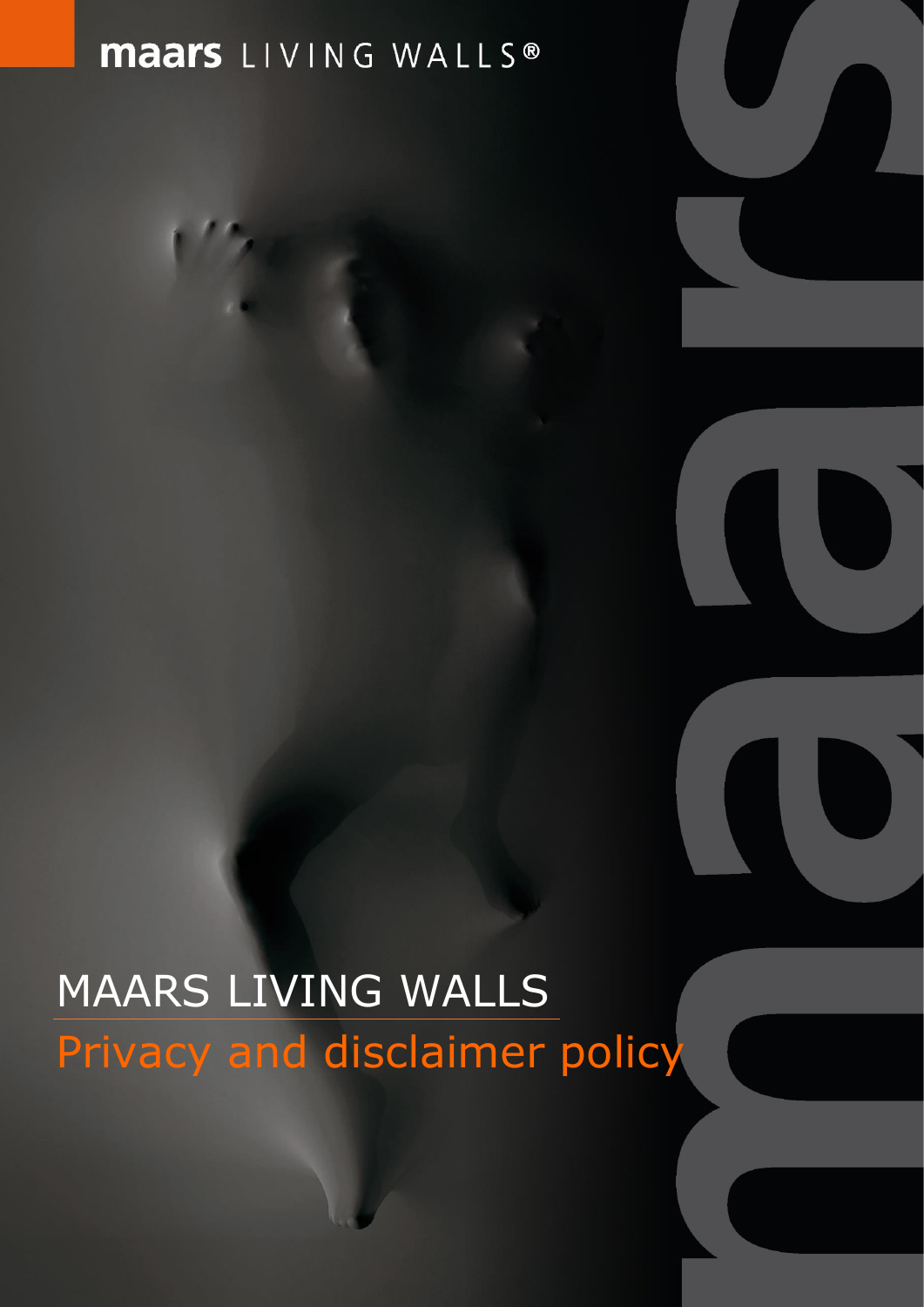### **Privacy and disclaimer policy Maars Living Walls**

**Your privacy is important. We are therefore open and clear about how we handle and use the data we collect about you. In this document, you will find our privacy and disclaimer policy. 'Maars Living Walls' is the collective name of Maars Holding BV, Maars Projecten BV, and Maars Partitioning Systems BV.** 

#### **Which personal data does Maars Living Walls process?**

Because you make use of the services of Maars Living Walls and/or because you have given permission through our contact form on the website or the registration form for the newsletter, because you are in contact with Maars Living Walls or because you have indicated in any other way that you are interested in Maars Living Walls, Maars Living Walls can process the following contact details:

- First name and surname
- Company name
- Job title
- **Country**
- Language
- **E**-mail address
- Telephone number

#### **Why does Maars Living Walls process your personal data?**

Maars Living Walls processes your personal data because we want to be provide you with the best service possible. Contact details are required for this so we can contact you, resolve complaints, enter into agreements and promote internal operations. This may be because you ask us to contact you and therefore give permission, but it may also be because we want to approach you in writing (for example, via e-mail). In addition, we can provide information to you via the newsletter (you can also unsubscribe at the bottom of the newsletter) or invite you to trade fairs/events. When you have entered into an agreement with us, we may also use your details to contact you. Your data will be safe with us and will not be used for purposes other than those for which you have given your consent. Protection of your personal data is important to us. Your personal data will therefore be treated in accordance with the laws and regulations regarding the protection of personal data.

#### **What if you do not want Maars Living Walls to process your personal data?**

If you do not want Maars Living Walls to process your personal data, you can let us know by sending an e-mail to [privacy@maars.nl.](privacy@maars.nl) Once you have let us know, we will delete your data and no longer collect your data. This has no consequences for our website. The information that is displayed there will still be visible to you. We will then no longer approach you.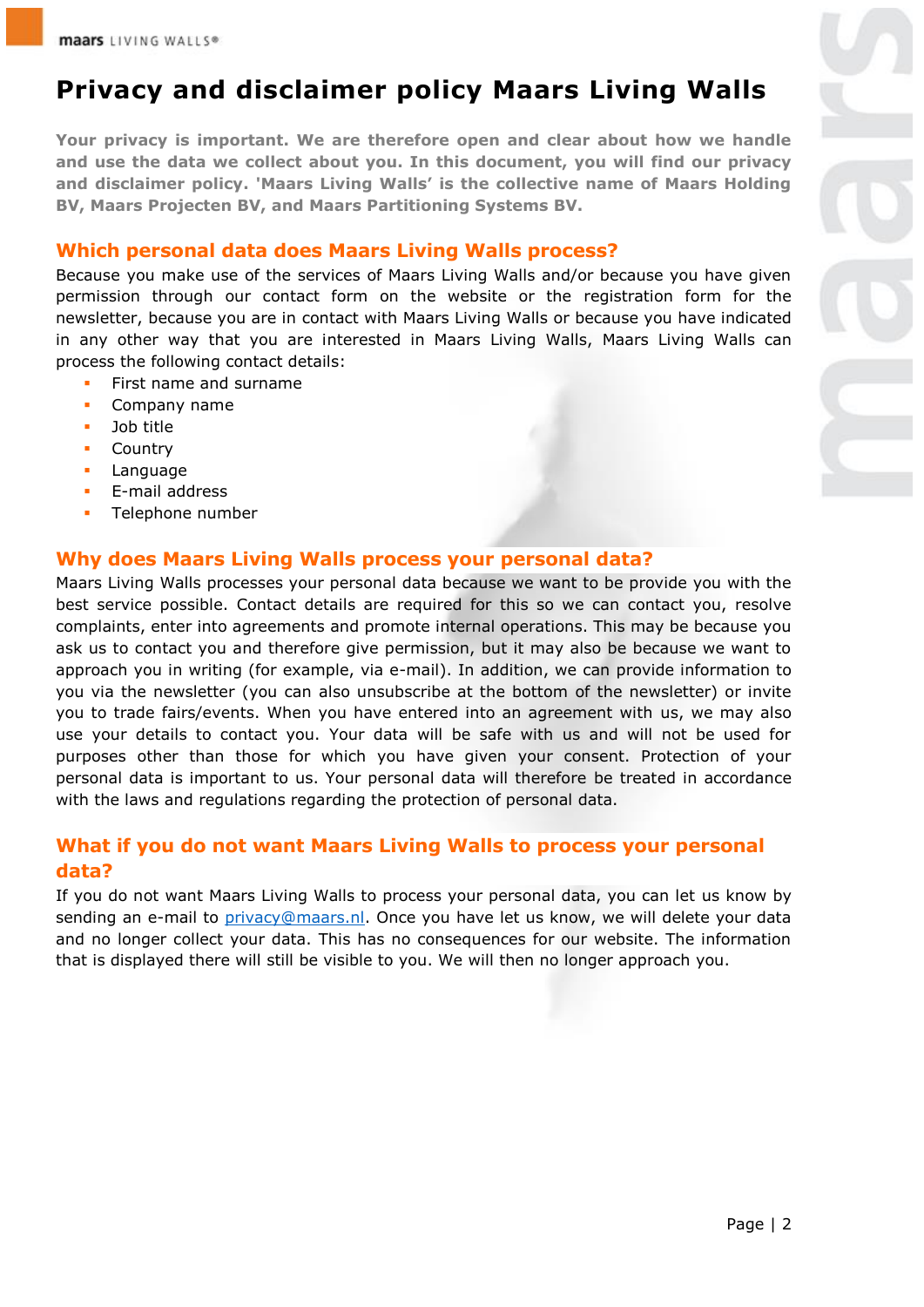#### **Storing personal data**

Maars Living Walls never stores your data for longer than is necessary for achieving the aforementioned purposes, or is legally determined.

#### **Sharing with third parties**

In principle, we do not provide personal data to third parties. However, it may occur that we nevertheless exchange personal data with a third party if the requested services require this, or if this is legally required. If this is the case, we will specify what this party can do with this personal data in a processor agreement. We set strict security requirements for this. If you want more information about this, you can send an e-mail to [privacy@maars.nl,](privacy@maars.nl) or contact us via the contact form.

#### **Disclaimer website**

Access to and use of this website of Maars Living Walls is governed by the following disclaimer. By using this website, you agree to all these terms and conditions, without any changes being made on your part.

The information on this website has been published by Maars Living Walls with all due care being observed. The presented information is considered to be reliable, but can be amended at any time.

Maars does not guarantee the completeness or correctness of the information offered on the website. In addition, Maars points out that the services offered by it are determined individually based on the personal situation of (potential) customers, and the information on this website is therefore only intended for indicative purposes, which means that no rights can be derived from it in any way and all liabilities are excluded.

Maars is not liable for damage resulting from inaccuracies or omissions in the information offered, nor for damage resulting from problems caused by or inherent in the dissemination of information via the internet, such as failures or interruptions of, or errors or delays in, the provision of information or services by Maars or by you to Maars through a website of Maars or otherwise by electronic means. Maars also accepts no liability for any damage suffered as a result of the use of data, advice or ideas provided by or on behalf of Maars via this website. Maars accepts no responsibility for the content of websites to which or from which reference is made by means of a hyperlink or otherwise.

The "Cradle to Cradle" certification mark is licensed exclusively for the "Cradle to Cradle Products Innovation Institute."

Maars uses Google Analytics to analyse how many visitors visit our website and what pages they view. Google Analytics places cookies for this. The data collected by the cookie are analysed by Google, and Maars receives the results. Through this analysis, Maars can see how the website is used and whether the campaigns and improvements are effective. Read the Google Analytics privacy policy for more information about Google's analysis. Maars has not given Google permission to use the information obtained through Maars for any other purposes.

All information (including texts, logos, data and images) on this website is the (intellectual) property of Maars, unless stated otherwise. Data on this website can only be used for personal and non-commercial purposes. Nothing from this website may be copied, published,